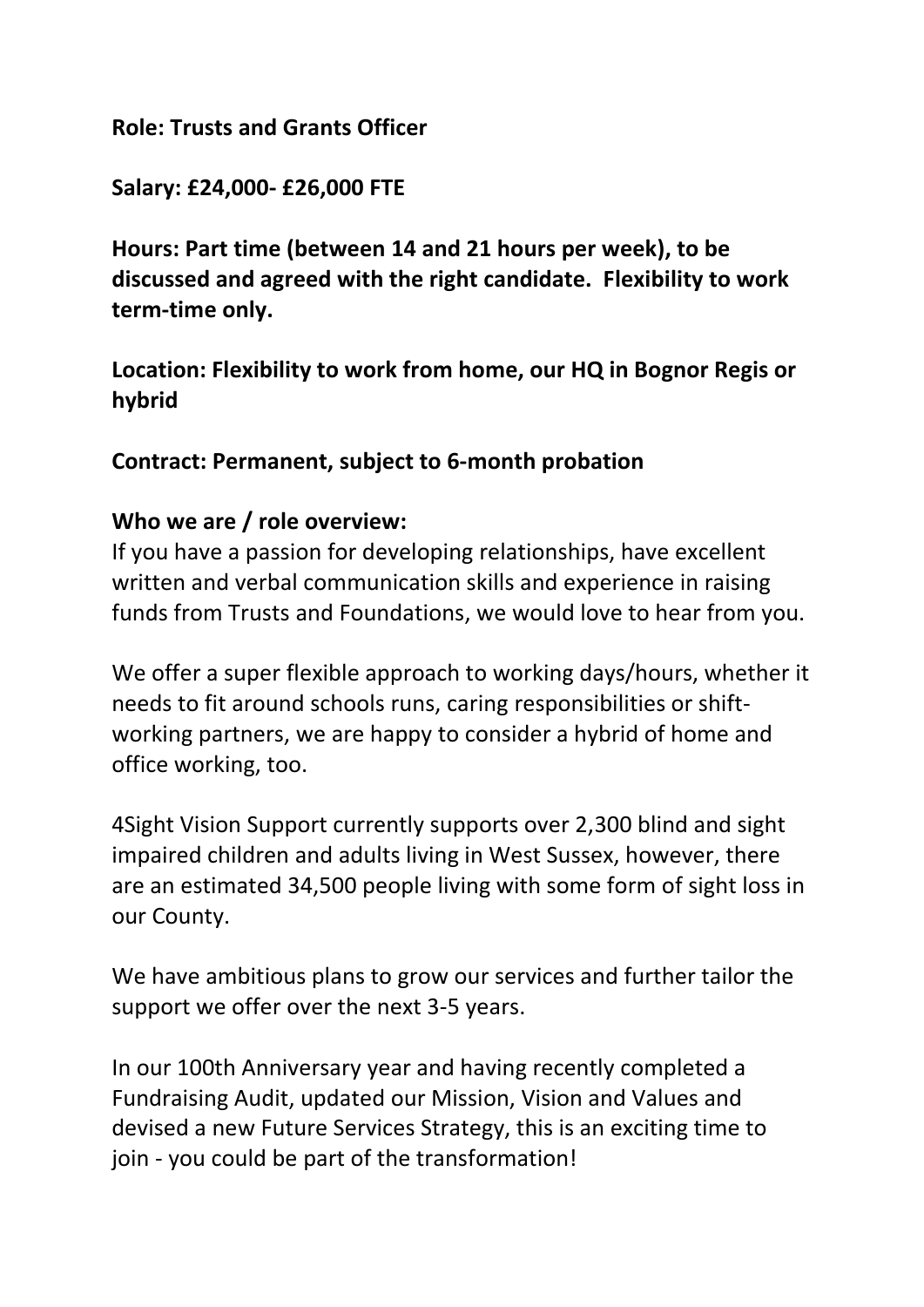The Trusts and Grants Officer sits in the Fundraising, Marketing and Communications Team and will build on our successful track record of Trust Fundraising, helping to grow this important income stream for the charity.

# **Trusts and Grants Fundraising Officer role and responsibilities:**

- Developing and writing compelling funding propositions to Trusts, Foundations, Statutory funders and other grant making organisations in a timely manner and to agreed financial targets
- Building on the ongoing development of the Trust and Foundation pipeline
- Conducting thorough research to keep abreast of Trust funding criteria and identify new funding opportunities
- Adhering to Trust and Foundation reporting criteria and working with the frontline services team to implement evidence gathering processes to complete funding reports
- Support the Fundraising Manager in the development of strategy and plans
- Stewardship and account management of key funder relationships
- To contribute to the further development of optimal CRM usage for planning and reporting work with the Fundraising Manager
- To work with colleagues internally to develop interesting and compelling funding propositions and contribute to other areas of fundraising

## **Skills and Experience:**

- Experience of fundraising from trusts and foundations, desirable
- Relevant fundraising qualification or experience equivalent to a degree qualification, desirable
- Experience of broader fundraising disciplines, desirable
- Excellent oral and written communication skills